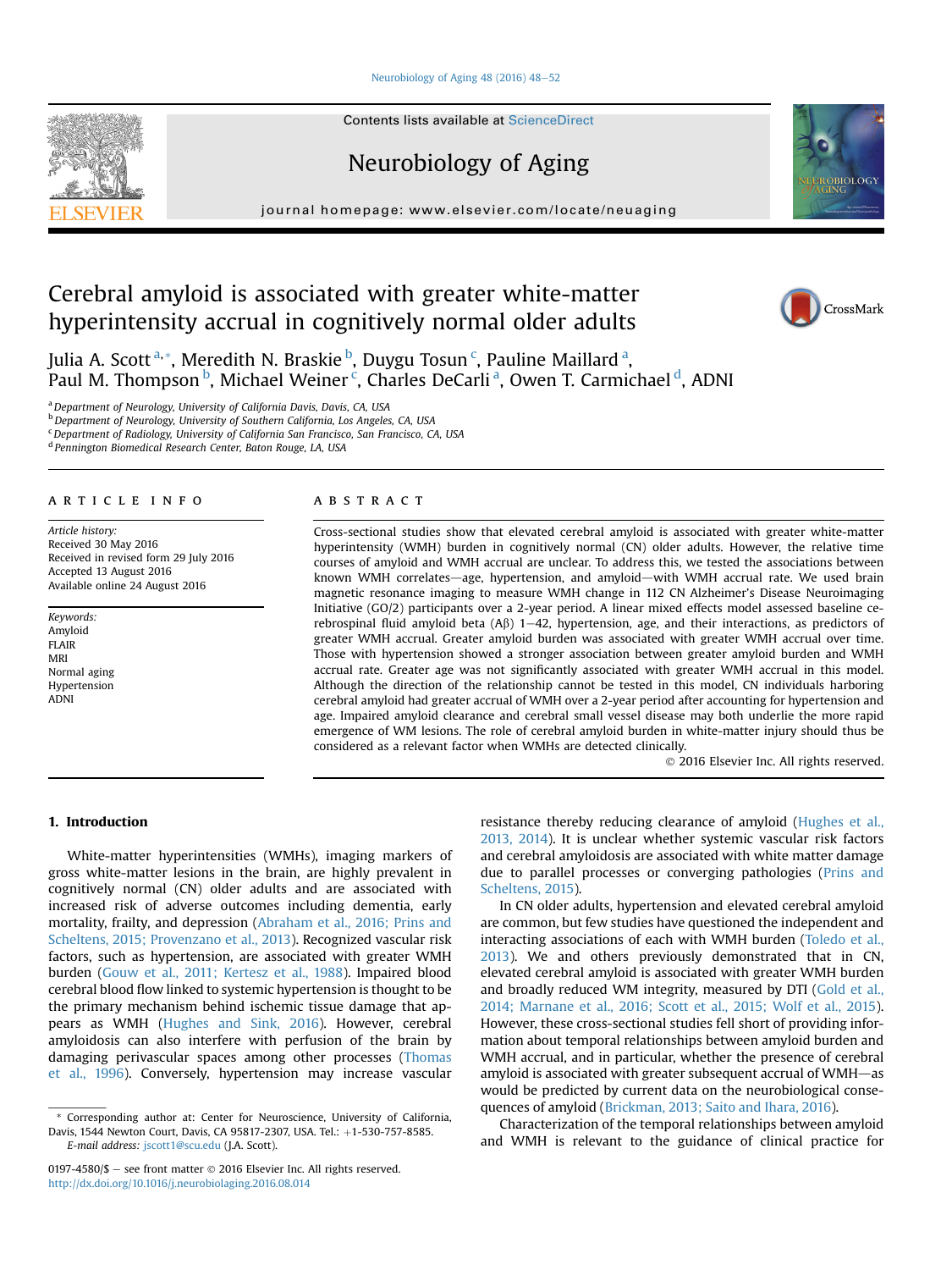<span id="page-1-0"></span>interventions to reduce dementia risk. The current state of care associated with WMH is to manage vascular risk factors to reduce growth of white-matter lesions [\(Mok and Kim, 2015\)](#page-4-0). However, even when vascular risk is low or vascular factors, such as hypertension, are treated, WMH load remains elevated [\(Scott et al., 2015](#page-4-0)). This prompts the investigation of additional factors, like cerebral amyloid, that could be modulated to lessen the accumulation of aging-associated white-matter damage. Targeting amyloid is a promising approach demonstrated by recent advances in the development of anti-amyloid therapeutics (D'[Avanzo et al., 2015;](#page-3-0) [Liu et al., 2015; Lovell et al., 2016](#page-3-0)). Asymptomatic CN older adults at risk of dementia based on biomarkers-WMH and amyloid burden-identify a possible target group for anti-amyloid therapies for the prevention, rather than treatment of, Alzheimer's disease.

In this study, we harnessed the longitudinal imaging data from 112 participants of the Alzheimer's Disease Neuroimaging Initiative (ADNI) to test predictors of WMH accrual over a 2-year period who also had cerebrospinal fluid (CSF) biomarkers assays completed. Specifically, we modeled the effects of CSF amyloid level, clinical hypertension history, and age on WMH volume at baseline and the rate of WMH accrual in CN. We show that amyloid level predicts WMH at baseline and modulates the rate of WMH accrual in CN older adults with hypertension.

### 2. Methods

#### 2.1. Participants

Data used in preparing this article were obtained from the ADNI-GO and ADNI-2 studies [\(adni.loni.usc.edu](http://adni.loni.usc.edu)) as described earlier ([Scott et al., 2015](#page-4-0)). These CN participants are a subset of the sample reported in [Scott et al. \(2015\)](#page-4-0) that had 1 or more follow-up scans. Of these, 112 participants had data for all variables analyzed at baseline. Data used in the preparation of this article were obtained from the ADNI database [\(adni.loni.usc.edu](http://adni.loni.usc.edu)). The primary goal of ADNI has been to test whether serial magnetic resonance imaging (MRI), positron emission tomography, and other biological markers and clinical and neuropsychological assessment can be combined to measure the progression of mild cognitive impairment and early Alzheimer's disease (AD). Inclusion criterion of a modified Hachniski score of 4 or lower excluded people with a clinical diagnosis of vascular dementia. Cognitively normal older adults and patients clinically diagnosed with early or late mild cognitive impairment, or AD were recruited from over 50 sites across the United States and Canada. Participants recruited for ADNI-1 and ADNI-GO had the option to be followed in ADNI-2. Group clinical and demographic data are reported in Table 1. Data were extracted in November 2015, and all available associated data was used.

#### 2.2. MR imaging protocol and WMH measurement

MRI acquisition: 3D Axial T2-weighted fluid attenuated inversion recovery (FLAIR) and T1-weighted MRI sequences were collected at each site. Exact protocols varied by scanner type and strength (1.5 T or 3.0 T). General FLAIR sequence characteristics were as follows: field of view read 280 mm; field of view phase 100.0%; slice thickness 8.0 mm; TR 20.0 ms; TE 5.00 ms; flip angle, 40°.

The WMH measurement approach is detailed on the ADNI site ([adni.loni.usc.edu,](http://adni.loni.usc.edu) "4-Tissue Segmentation Methods for ADNI MR Scans.pdf") ([Carmichael et al., 2012\)](#page-3-0). Images were processed to (1) remove nonbrain tissues from T1-weighted and FLAIR images; (2) spatially align the image pair; and (3) remove MRI field artifacts. Next images were warped to a standard template space in which the prior probability of WMH occurrence and the FLAIR signal

#### Table 1

Study demographics, vascular parameters, CSF immunoassays, and imaging metrics at baseline

| 112          |
|--------------|
| 91%          |
| 93%          |
| 90%          |
| 79%          |
| 59.1%        |
| 73.2 (6.6)   |
| 17(2)        |
| 86.6%        |
| 27.9%        |
| 6.30 (11.46) |
| 6.46 (10.94) |
| 6.21(10.46)  |
| 6.42(12.02)  |
| 6.78 (12.99) |
| 1504 (152)   |
| 202.6 (52.8) |
| 190.7 (51.3) |
| 70.9 (38.8)  |
| 35.4 (20.8)  |
|              |
| 28(5)        |
| 136 (16)     |
| 75 (10)      |
| 100(18)      |
| 190 (35)     |
|              |
| 52.7%        |
| 40.2%        |
| 8.0%         |
| 13.4%        |
| 2.7%         |
| 14.3%        |
|              |

All numerical entries are mean (standard deviation).

Key: AF, atrial fibrillation; CVA, stroke; MI, myocardial infarction.

characteristics of WMHs were modeled at every location in the cerebral white matter. This prior information, together with the signal intensities of the FLAIR image in question, was used to identify WMHs. Total WMH volumes were calculated for 507 MRIs. Participants were imaged at study entry ( $n = 112$ ), and at 3- $(n = 102)$ , 6-  $(n = 104)$ , 12-  $(n = 101)$ , and 24-month  $(n = 88)$ follow-ups.

#### 2.3. CSF immunoassay

CSF immunoassay of amyloid was chosen because CSF amyloid levels are more dynamic in the earlier phases of amyloid accumulation that would be occurring before cognitive impairment ([Landau](#page-4-0) [et al., 2010](#page-4-0)). CSF collection procedures can be downloaded from the ADNI database (ADNI\_Methods\_UPENN\_Biomarker\_20120710.pdf; [Shaw et al., 2011](#page-4-0)). The xMAP Luminex platform and Innogenetics/ Fujirebio AlzBio3 immunoassay kits were used following procedures in place at the UPenn/ADNI Biomarker Laboratory, according to the kit manufacturer's instructions and as described in previous publications [\(Shaw et al., 2011](#page-4-0)). In this study, we report CSF  $\mathsf{A}\beta_{1-42}$ , total tau, and phosphorylated-tau<sub>181</sub>.

#### 2.4. Vascular history

We documented vascular history (Table 1) by screening the database of participant medical histories ([Provenzano et al., 2013\)](#page-4-0), as well as medication records. We report histories of hypertension, dyslipidemia (high lipids or cholesterol), smoking, type II diabetes mellitus, atrial fibrillation, myocardial infarction, or stroke.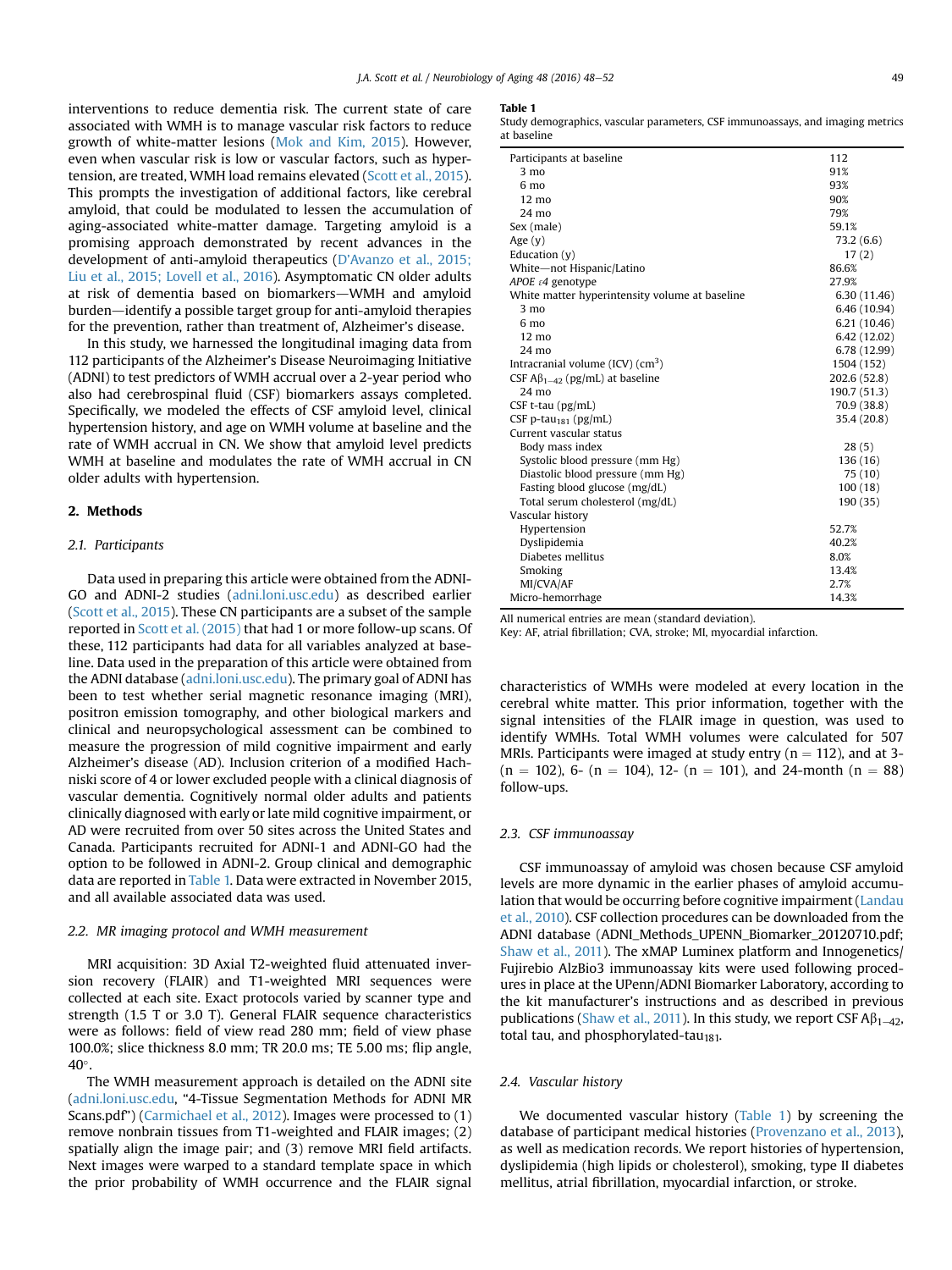## <span id="page-2-0"></span>2.5. Statistical analyses

A linear mixed effects model identified trends in change in total WMH volume (ln transformed) over time. First, a model with only time (years) from baseline scan was run to determine whether there was a general trend of linear WMH volume change over the 2-year period. To address whether baseline covariates of WMH predicted WMH accrual, we selected significant predictors from our initial cross-sectional analysis of WMH [\(Scott et al., 2015](#page-4-0)) as predictors of change in WMH. Significant predictors of baseline WMH in the previous report were CSF  $\mathsf{AB}_{1-42}$ , hypertension, and age, and thus these same predictors plus the interaction of CSF  $\mathsf{AB}_{1-42}$  and hypertension and the interaction of  $A\beta_{1-42}$  and age were predictors of WMH change in the current model. Predictors of baseline WMH included CSF  $A\beta_{1-42}$ , hypertension, and age, as well as adjusting for intracranial volume, history of hyperlipidemia, systolic blood pressure at baseline, APOE  $\varepsilon$ 4 genotype status ( $\geq$ 1 allele), education (centered at 12 years), sex (male  $= 0$ ), and the interaction of hypertension and systolic blood pressure. Continuous variables were converted to z-scores for statistical analyses so that parameters estimates were comparable.

#### 3. Results

## 3.1. Cohort characteristics

Group clinical and demographic data in this subset ([Table 1\)](#page-1-0) were similar to that of the sample reported previously ([Scott et al.,](#page-4-0) [2015](#page-4-0)), with the exception of hyperlipidemia (40% presently vs. 14% previously). The difference in this variable was due to the additional criterion of lipid-related medication included presently. The mean age was 73 years, and nearly 60% of the sample was male. Roughly one-third of the CN group carried 1 or 2 APOE  $\varepsilon$ 4 alleles, and the mean amyloid level was 202 pg/mL  $(\pm 52.8 \text{ pg/mL})$ . Hypertension prevalence was common, with more than half the sample having a history of hypertension exposure.

#### 3.2. WMH accrual

The average raw WMH volume at baseline was 6.30 mL  $(\pm 11.47 \text{ mL})$  and the average rate of WMH accrual was 0.32 mL/y  $(\pm 0.09 \text{ mL/v})$  ( $p < 0.001$ ), which shows that WMH accrual is detectable over a 2-year period in the CN group.

Table 2 reports the parameter estimates for the model of WMH accrual using log transformed WMH. CSF  $A\beta_{1-42}$  had significant effects on WMH baseline load and accrual rate that had an interaction with hypertension history. Lower CSF  $\mathsf{A}\beta_{1-42}$  levels (i.e., greater cerebral  $\mathsf{A}\beta_{1-42}$  burden,  $p < 0.001$ ) and greater age ( $p =$ 0.012) were associated with greater WMH at baseline. Lower CSF  $A\beta_{1-42}$  level at baseline was also associated with greater WMH accrual ( $p = 0.002$ ). Further in those with a clinical history of hypertension, lesser CSF  $\mathsf{AB}_{1-42}$  was associated with a faster rate of WMH accrual than in those lacking a clinical history of hypertension ( $p = 0.034$ ).

For illustrative purposes, we calculated WMH accrual trajectories for prototypical normotensive and hypertensive individuals with average amyloid levels above (negative) and below (positive) the established threshold for cerebral amyloidosis (192 pg/mL) [\(Shaw et al., 2009](#page-4-0)) [\(Fig. 1](#page-3-0)). Within normotensives, amyloid status at baseline did not greatly impact the rate of WMH accrual over this brief 2-year follow-up period (negative: 0.041 ln-mL/y, positive: 0.036 ln-mL/y), although WMH baseline levels were estimated to be higher in amyloid positive normotensives. On the other hand, WMH volume appeared to remain stable in hypertensives with negative amyloid status  $(-0.001 \ln\text{-mL/y})$ . The interaction between

## Table 2

Linear mixed model for white-matter hyperintensity change over 2 years

| Independent variable                                     | Beta     | Standard error | p-value |
|----------------------------------------------------------|----------|----------------|---------|
| Intercept                                                | 1.265    | 0.352          | < 0.001 |
| Time $(v)$                                               | 0.036    | 0.019          | 0.064   |
| Time $\times$ CSF A $\beta_{1-42}$                       | $-0.054$ | 0.018          | 0.002   |
| Time $\times$ hypertension                               | $-0.004$ | 0.027          | 0.892   |
| Time $\times$ age                                        | $-0.003$ | 0.002          | 0.212   |
| Time $\times$ CSF A $\beta_{1-42}$ $\times$ Hypertension | 0.057    | 0.027          | 0.034   |
| Time $\times$ CSF A $\beta_{1-42}$ $\times$ Age          | 0.004    | 0.002          | 0.073   |
| CSF $A\beta_{1-42}$                                      | $-0.447$ | 0.118          | < 0.001 |
| Hypertension                                             | 0.226    | 0.357          | 0.299   |
| Systolic blood pressure                                  | 0.234    | 0.284          | 0.084   |
| Hypertension $\times$ systolic blood pressure            | $-0.198$ | 0.431          | 0.343   |
| Age                                                      | 0.043    | 0.017          | 0.012   |
| Intracranial volume                                      | $-0.110$ | 0.071          | 0.123   |
| Sex                                                      | $-0.350$ | 0.235          | 0.137   |
| Education                                                | $-0.022$ | 0.044          | 0.617   |
| Hyperlipidemia                                           | 0.075    | 0.212          | 0.722   |
| APOE $\varepsilon$ 4 genotype                            | 0.068    | 0.242          | 0.777   |

CSF  $\mathsf{AB}_{1-42}$  and hypertension is shown by the final estimated trajectory in which WMH accrual rate was greatest in amyloid positive, hypertensive individuals (0.095 ln-mL/y). These sample trajectories illustrate the statistical effects in the overall model.

#### 4. Discussion

Our longitudinal analysis of correlates of WMH accrual in a population with low-to-moderate vascular risk factors and elevated cerebral amyloid burden shows that the combined effects of hypertension and cerebral amyloidosis predict greater contemporaneous WMH volume and accelerated accrual of WMH. Given that over 90% of participants were actively treated for hypertension, our data suggest that this approach is effective in reducing the accrual of WMH, which is in agreement with past studies ([Godin et al.,](#page-3-0) [2011\)](#page-3-0). However, we extended this finding to show that the presence of cerebral amyloidosis mitigates this therapeutic effect and results in the greatest amount of WMH accrual over the 2-year period, despite highly compliant treatment of hypertension ([Lee et al., 2009\)](#page-4-0).

Although these data are not adequate to determine causal relationships between amyloid and WMH, it is consistent with the hypothesis that vascular injury mechanisms and cerebral amyloidosis may exacerbate each other, leading to accelerated white-matter injury ([van Norden et al., 2012](#page-4-0)). Impaired functioning of cerebral small vessels, driven by systemic vascular risk factors, is 1 mechanism that may both promote development of WMH and hinder cerebral amyloid clearance via perivascular spaces, thus leading to an observed link between the 2 pathologies ([Hughes and](#page-4-0) [Sink, 2016](#page-4-0)). In addition, elevated cerebral amyloid (associated with lower CSF  $A\beta_{1-42}$ ) may damage vessel walls and promote vasoconstriction, and thus promote WMH irrespective of systemic vascular factors [\(Thomas et al., 1996](#page-4-0)). Because WMH in older adults is thought to be primarily a consequence of ischemic tissue damage ([Prins and Scheltens, 2015](#page-4-0)), the contribution of amyloid accumulation to hypoperfusion could be a major factor in WMH accrual.

Although hypertension is traditionally viewed as a predominant vascular determinant of WMH, our data show that greater WMH accrual was more strongly associated with amyloid than it was with hypertension in CN with overall low vascular burden. This finding is consistent with those of the prior cross-sectional study of this population in that greater amyloid burden had a similar effect on total WMH load as hypertension history [\(Scott et al., 2015\)](#page-4-0). Together, these data support the hypothesis that cerebral amyloidosis and white-matter damage are inter-related and whose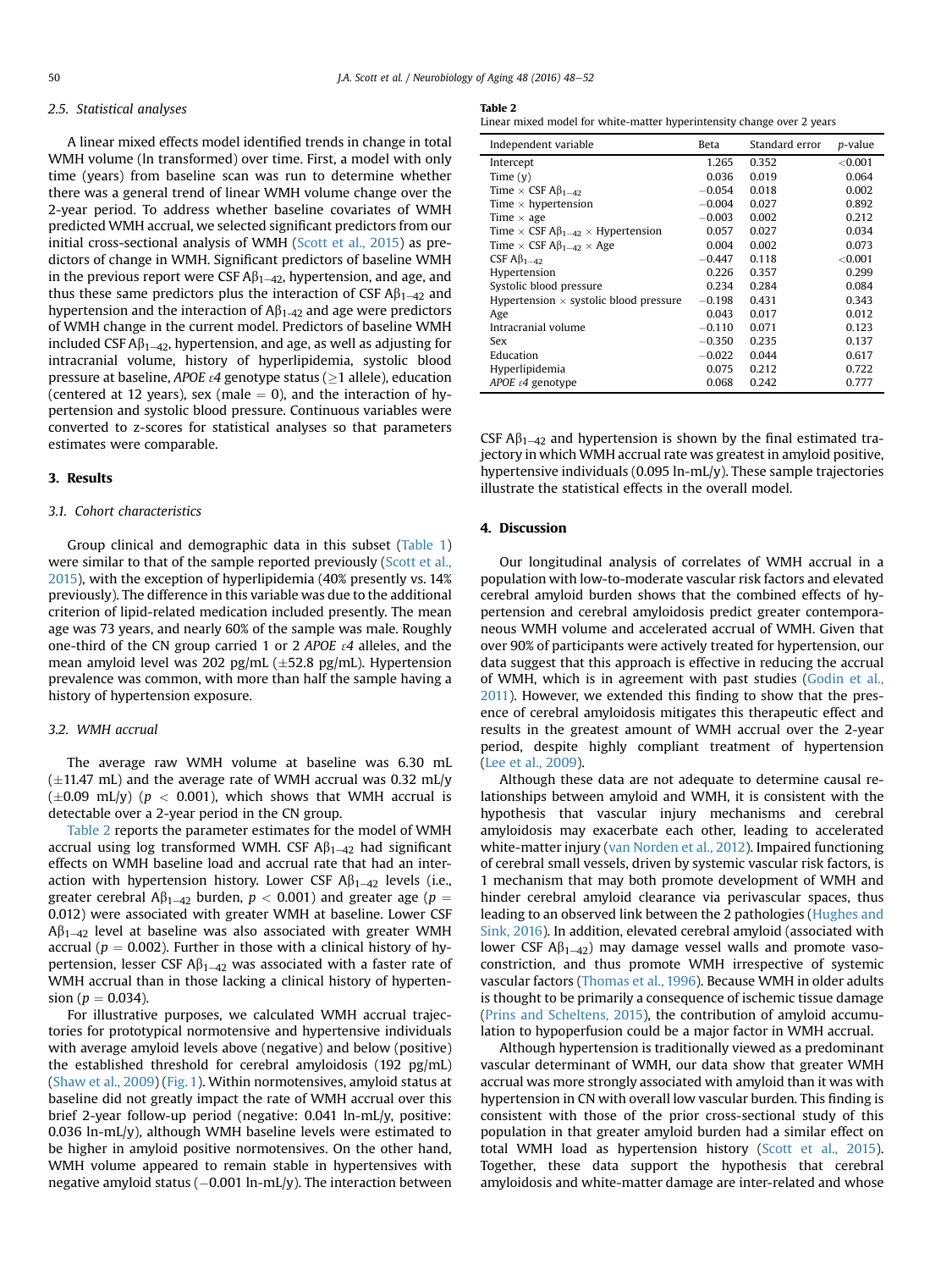

# <span id="page-3-0"></span>**Model predicted WMH volume**

Fig. 1. Using parameter estimates from [Table 2,](#page-2-0) estimated trends of WMH volume as a function of years from baseline, are shown for prototype individuals for the following categories: normotensive/negative amyloid (blue, dashed), normotensive/positive amyloid (blue, solid), hypertensive/negative amyloid (red, dashed), and hypertensive/ positive amyloid (red, solid). Amyloid positive threshold was CSF  $\mathsf{A}\beta_{1-42}$  < 192 pg/mL; the amyloid level used in these calculations is the mean for each category. For each, the intercept represents a 74-year-old, APOE  $\varepsilon$ 4 negative male with a high school education, no hyperlipidemia, and average intracranial volume. Abbreviation: WMH, whitematter hyperintensity. (For interpretation of the references to color in this figure legend, the reader is referred to the Web version of this article.)

relationship could be better understood through larger epidemiological studies that assess cerebral amyloid, vascular risk factors, and WMH.

Although this study demonstrates the relevance of cerebral amyloidosis to white-matter integrity in healthy older adults, the generalizations are limited. First, we are assessing total WMH rather than periventricular WMH exclusively; periventricular WMH has been more strongly associated with amyloid (Gordon et al., 2015; Marnane et al., 2016) and cerebrovascular disease (Black et al., 2009). Thus, the correlation between WMH and hypertension measured presently may be weaker than if periventricular WMH was used. Second, our follow-up period is limited to 2 years. Typically, longitudinal WMH studies use follow-up periods of 3 to 4 years since WMH accrue slowly (e.g., [Maillard et al., 2014](#page-4-0)). Thus, we are modeling subtle expansion of white-matter injury, which is highlighted by the small annual rate of change. On the other hand, we have the benefit of dense sampling within those 2 years with up to 5 data points per individual and therefore have confidence in the significance of the model.

The relationship observed presently may not be found in a typical community-based epidemiological cohort because of the select sample characteristics. Because the ADNI mission is to study Alzheimer's disease, participant recruitment is biased toward those at greater risk of dementia, and this is supported by the higher than population normal incidence of APOE  $\varepsilon$ 4 carriers in CN [\(Table 1](#page-1-0)). Further, the ADNI exclusion criterion of a modified Hachinski score less than 4 prevents enrollment of individuals with severe cerebrovascular disease. Consequently, the contributions of amyloidosis to white-matter damage may be more clearly elucidated in this particular population.

Although a logical next step would be to model modifiers of the accrual rates of amyloid, a 2-year follow-up period was insufficient to detect reliable change in CSF  $\mathsf{AB}_{1-42}$  in CN individuals. Longer follow up or investigation of cognitively impaired groups may be better suited to address questions regarding amyloid burden risk factors (Gomar et al., 2016).

### 5. Conclusions

In cognitively normal older adults with low-to-moderate vascular risk factor burden, greater cerebral amyloid burden at baseline is associated with greater WMH accrual over a subsequent 2-year period. Our findings point to the importance of better understanding the roles that vascular risk factor reduction and anti-amyloid therapies can play in the prevention and treatment of asymptomatic brain injury (Black et al., 2009; Hughes and Sink, 2016; Saito and Ihara, 2016).

#### Disclosure statement

The authors have no conflicts of interest to disclose.

### Acknowledgements

The authors thank Shannon Risacher for providing hypertension medication data tables for ADNI. University of California Davis Alzheimer's Disease Center P30 AG010129 (Charles DeCarli); California Department of Public Health 13-12004 (Owen T Carmichael, Charles DeCarli). Paul Thompson is also supported by NIH grant U54 EB 020403 (Big Data to Knowledge Centers of Excellence, or the BD2K Program), which is funded by a cross-NIH partnership. Data used in preparation of this article were obtained from the Alzheimer's Disease Neuroimaging Initiative (ADNI) database ([adni.loni.usc.](http://adni.loni.usc.edu) [edu](http://adni.loni.usc.edu)). As such, the investigators within the ADNI contributed to the design and implementation of ADNI and/or provided data but did not participate in analysis or writing of this report. A complete listing of ADNI investigators can be found at: [http://adni.loni.usc.](http://adni.loni.usc.edu/wp-content/uploads/how_to_apply/ADNI_Acknowledgement_List.pdf) [edu/wp-content/uploads/how\\_to\\_apply/ADNI\\_Acknowledgement\\_](http://adni.loni.usc.edu/wp-content/uploads/how_to_apply/ADNI_Acknowledgement_List.pdf) [List.pdf.](http://adni.loni.usc.edu/wp-content/uploads/how_to_apply/ADNI_Acknowledgement_List.pdf)

#### References

- [Abraham, H.M., Wolfson, L., Moscufo, N., Guttmann, C.R., Kaplan, R.F., White, W.B.,](http://refhub.elsevier.com/S0197-4580(16)30192-0/sref1) [2016. Cardiovascular risk factors and small vessel disease of the brain: blood](http://refhub.elsevier.com/S0197-4580(16)30192-0/sref1) [pressure, white matter lesions, and functional decline in older persons. J. Cereb.](http://refhub.elsevier.com/S0197-4580(16)30192-0/sref1) Blood Flow Metab.  $36, 132-142$ .
- [Black, S., Gao, F., Bilbao, J., 2009. Understanding white matter disease: imaging](http://refhub.elsevier.com/S0197-4580(16)30192-0/sref2)[pathological correlations in vascular cognitive impairment. Stroke 40, S48](http://refhub.elsevier.com/S0197-4580(16)30192-0/sref2)–[S52](http://refhub.elsevier.com/S0197-4580(16)30192-0/sref2). [Brickman, A.M., 2013. Contemplating Alzheimer](http://refhub.elsevier.com/S0197-4580(16)30192-0/sref3)'s disease and the contribution of
- [white matter hyperintensities. Curr. Neurol. Neurosci. Rep. 13, 415.](http://refhub.elsevier.com/S0197-4580(16)30192-0/sref3)
- [Carmichael, O., Mungas, D., Beckett, L., Harvey, D., Tomaszewski Farias, S., Reed, B.,](http://refhub.elsevier.com/S0197-4580(16)30192-0/sref4) [Olichney, J., Miller, J., Decarli, C., 2012. MRI predictors of cognitive change in a](http://refhub.elsevier.com/S0197-4580(16)30192-0/sref4) [diverse and carefully characterized elderly population. Neurobiol. Aging 33,](http://refhub.elsevier.com/S0197-4580(16)30192-0/sref4) [83](http://refhub.elsevier.com/S0197-4580(16)30192-0/sref4)-[95](http://refhub.elsevier.com/S0197-4580(16)30192-0/sref4)
- D'[Avanzo, C., Sliwinski, C., Wagner, S.L., Tanzi, R.E., Kim, D.Y., Kovacs, D.M., 2015.](http://refhub.elsevier.com/S0197-4580(16)30192-0/sref5) [Gamma-secretase modulators reduce endogenous amyloid beta42 levels in](http://refhub.elsevier.com/S0197-4580(16)30192-0/sref5) [human neural progenitor cells without altering neuronal differentiation. FASEB](http://refhub.elsevier.com/S0197-4580(16)30192-0/sref5) I. 29, 3335-[3341.](http://refhub.elsevier.com/S0197-4580(16)30192-0/sref5)
- [Godin, O., Tzourio, C., Maillard, P., Mazoyer, B., Dufouil, C., 2011. Antihypertensive](http://refhub.elsevier.com/S0197-4580(16)30192-0/sref6) [treatment and change in blood pressure are associated with the progression of](http://refhub.elsevier.com/S0197-4580(16)30192-0/sref6) [white matter lesion volumes: the Three-City \(3C\)-Dijon Magnetic Resonance](http://refhub.elsevier.com/S0197-4580(16)30192-0/sref6) [Imaging Study. Circulation 123, 266](http://refhub.elsevier.com/S0197-4580(16)30192-0/sref6)-[273](http://refhub.elsevier.com/S0197-4580(16)30192-0/sref6).
- [Gold, B.T., Zhu, Z., Brown, C.A., Andersen, A.H., LaDu, M.J., Tai, L., Jicha, G.A.,](http://refhub.elsevier.com/S0197-4580(16)30192-0/sref7) [Kryscio, R.J., Estus, S., Nelson, P.T., Scheff, S.W., Abner, E., Schmitt, F.A., Van](http://refhub.elsevier.com/S0197-4580(16)30192-0/sref7) [Eldik, L.J., Smith, C.D., 2014. White matter integrity is associated with cere](http://refhub.elsevier.com/S0197-4580(16)30192-0/sref7)brospinal fluid markers of Alzheimer'[s disease in normal adults. Neurobiol.](http://refhub.elsevier.com/S0197-4580(16)30192-0/sref7) [Aging 35, 2263](http://refhub.elsevier.com/S0197-4580(16)30192-0/sref7)-[2271.](http://refhub.elsevier.com/S0197-4580(16)30192-0/sref7)
- [Gomar, J.J., Conejero-Goldberg, C., Davies, P., Goldberg, T.E. Alzheimer](http://refhub.elsevier.com/S0197-4580(16)30192-0/sref8)'s Disease [Neuroimaging Initiative, 2016. Anti-correlated cerebrospinal](http://refhub.elsevier.com/S0197-4580(16)30192-0/sref8) fluid biomarker trajectories in preclinical Alzheimer'[s disease. J. Alzheimers Dis. 51, 1085](http://refhub.elsevier.com/S0197-4580(16)30192-0/sref8)-[1097.](http://refhub.elsevier.com/S0197-4580(16)30192-0/sref8)
- [Gordon, B.A., Najmi, S., Hsu, P., Roe, C.M., Morris, J.C., Benzinger, T.L., 2015. The ef](http://refhub.elsevier.com/S0197-4580(16)30192-0/sref9)[fects of white matter hyperintensities and amyloid deposition on Alzheimer](http://refhub.elsevier.com/S0197-4580(16)30192-0/sref9) [dementia. Neuroimage Clin. 8, 246](http://refhub.elsevier.com/S0197-4580(16)30192-0/sref9)-[252](http://refhub.elsevier.com/S0197-4580(16)30192-0/sref9).